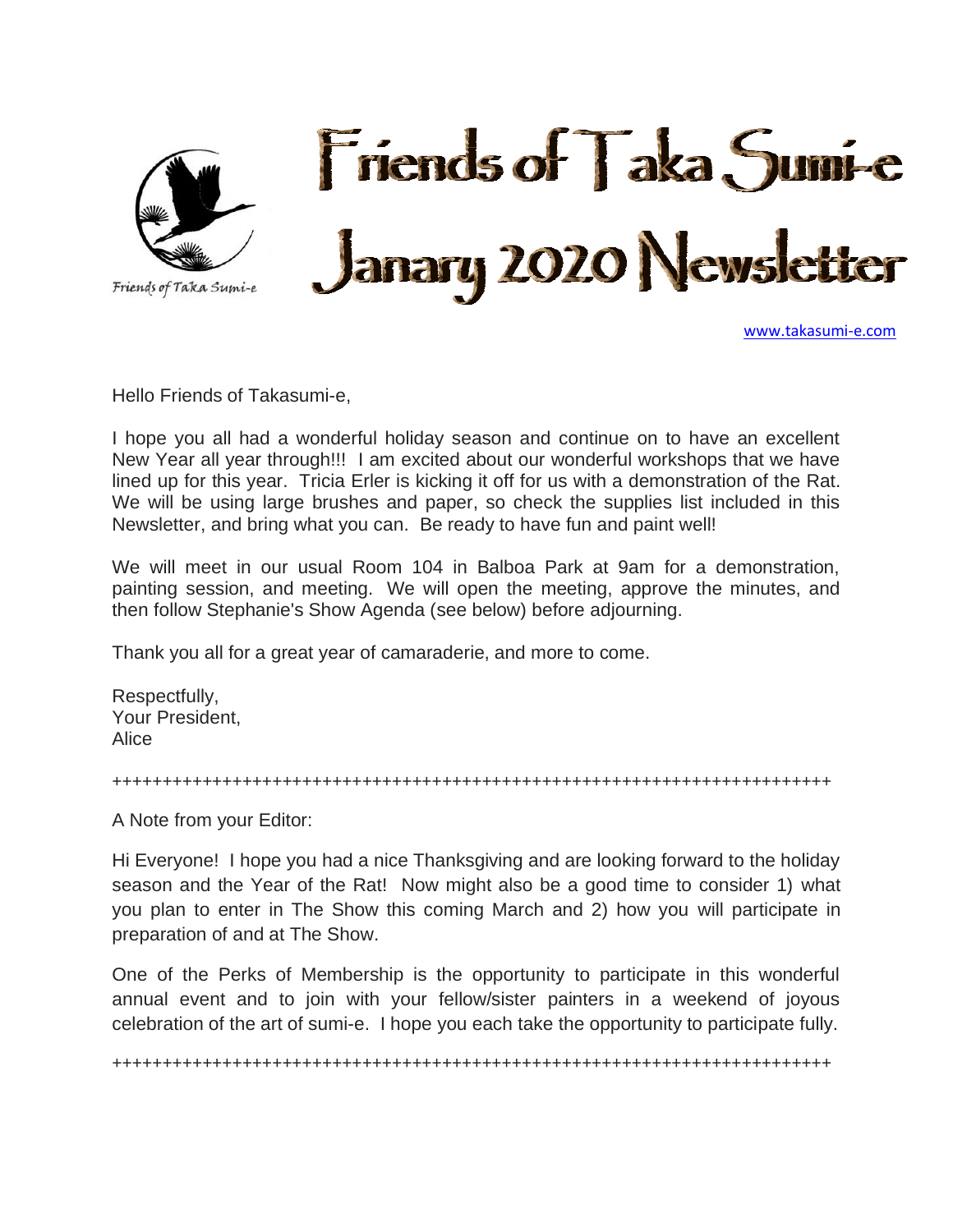#### **DECEMBER LUNCHEON AT WASABI SUSHI**

Many thanks to Tricia for organizing a fun luncheon following Tuesday Painters December 17<sup>th</sup>. Those who attended had a fun time visiting and eating. Your editor thinks this dining out together will happen more often in the future on random weekdays so watch for emails from FOT!



+++++++++++++++++++++++++++++++++++++++++++++++++++++++++

### **JANUARY WORKSHOP WITH TRICIA**

For our January workshop we will start off painting large. The Year of the Rat will be our inspiration. Please bring photos or objects to inspire original paintings. Also, in addition to your usual supplies bring a big brush, big paper and liquid ink. See you there. Tricia

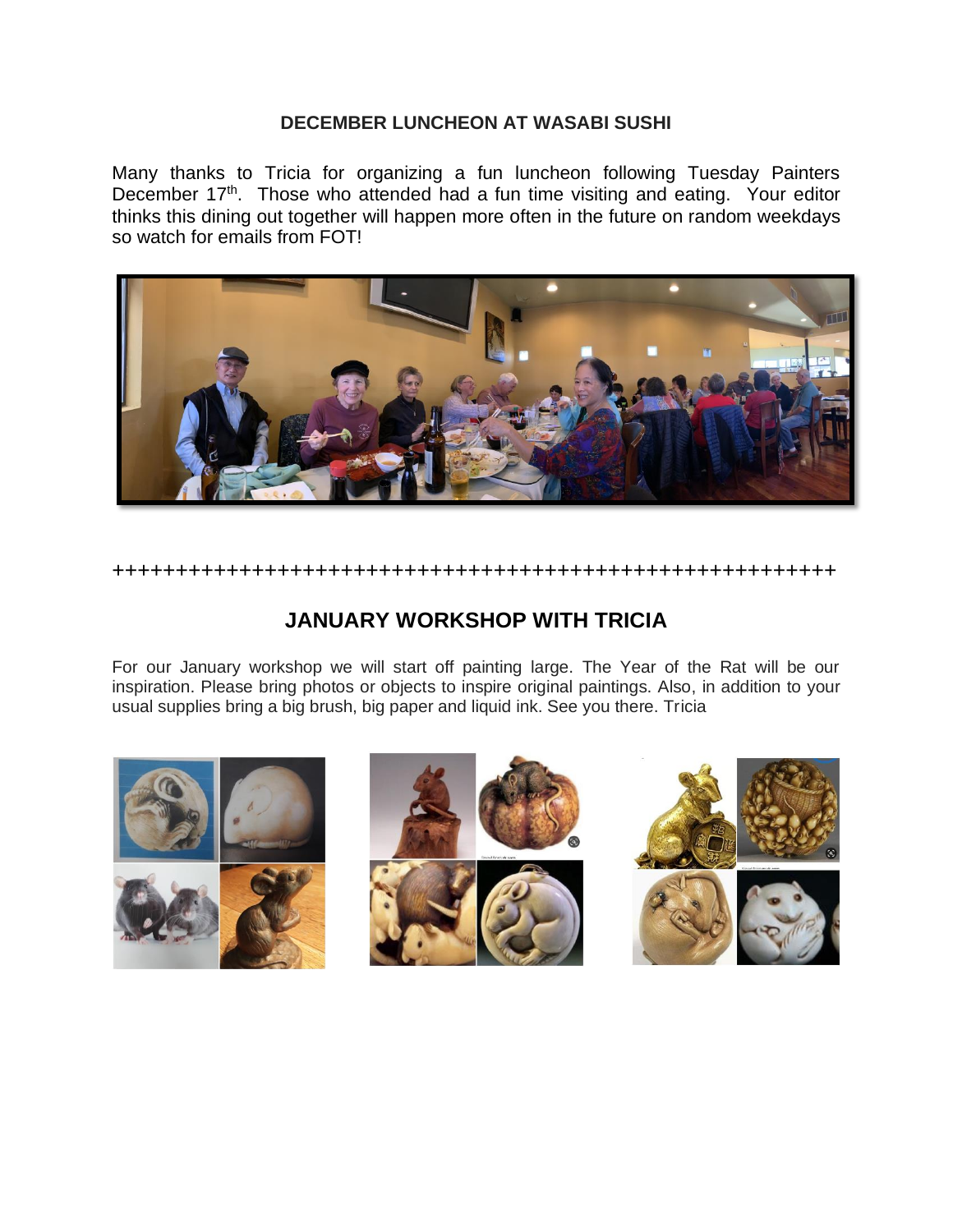### **2020 WORKSHOP SCHEDULE**

All workshops (another Perk of Membership) are the first Saturday of each month from 9AM to noon, in Room 104, Casa del Prado in Balboa Park unless otherwise noted

| January 4              | Year of the Rat workshop led by Tricia. Bring rat pictures for reference   |
|------------------------|----------------------------------------------------------------------------|
| February 1             | Hokusai-style figures led by Cliff.                                        |
| March 7                | 3-Ring Circus in preparation for The Show. Bring your artwork if you need  |
|                        | help stretching, matting and/or framing. Our resident "experts" will be on |
|                        | hand to help you.                                                          |
| April 4                | Paper making                                                               |
| May $2$                | Kabuki Mask painting led by Margie J and Tricia                            |
| June 6                 | <b>COULD USE SOME HELP HERE!</b>                                           |
| July 11                | (July 4 <sup>th</sup> is a holiday) COULD USE SOME HELP HERE, TOO!         |
| August 1               | Annual Society party hosted by Tuesday Painters. Keep an eye out for       |
|                        | more information. Time and location to be determined.                      |
| September 5 Field Trip |                                                                            |
|                        | October 3 Guest Workshop Leader                                            |
|                        | November 7 Card making (save your old paintings)                           |
|                        |                                                                            |

++++++++++++++++++++++++++++++++++++++++++++++++++++++++++++++++++

# **2020 Year of the Rat**

#### **March 21-22, 2020 Set up March 20, 2020**

(Yes, the same weekend as the Cherry Blossom Festival)

#### **Show Update**

We are well on our way to the 18<sup>th</sup> Annual Friends of Taka Sumi-e Show. It's time to create your paintings and wearable art for the Show. Our January workshop will inspire our Show Banners and theme. Our March workshop will get your pieces finished for display.

The Show Chairmen for this year are listed below. You can contact them personally to volunteer your expertise, talents, time, family members, two cents, suggestions, and help. Everyone in the show participates in the production, so let us know how you will help. (Hint: Being a FLOATER is the most fun)

| <b>Banners</b>                      | Stephanie          | Need 18 painters                         |
|-------------------------------------|--------------------|------------------------------------------|
| <b>Bento Boxes</b>                  | Tae                |                                          |
| Cashier                             | <b>Stella</b>      | Will need an assistant/relief            |
| <b>Documents</b>                    | Gaye               |                                          |
| <b>Entertainment/Special Guests</b> | Stephanie          |                                          |
| <b>Fashion Show</b>                 | <b>Sue Landers</b> | Need wearable art, models<br>and helpers |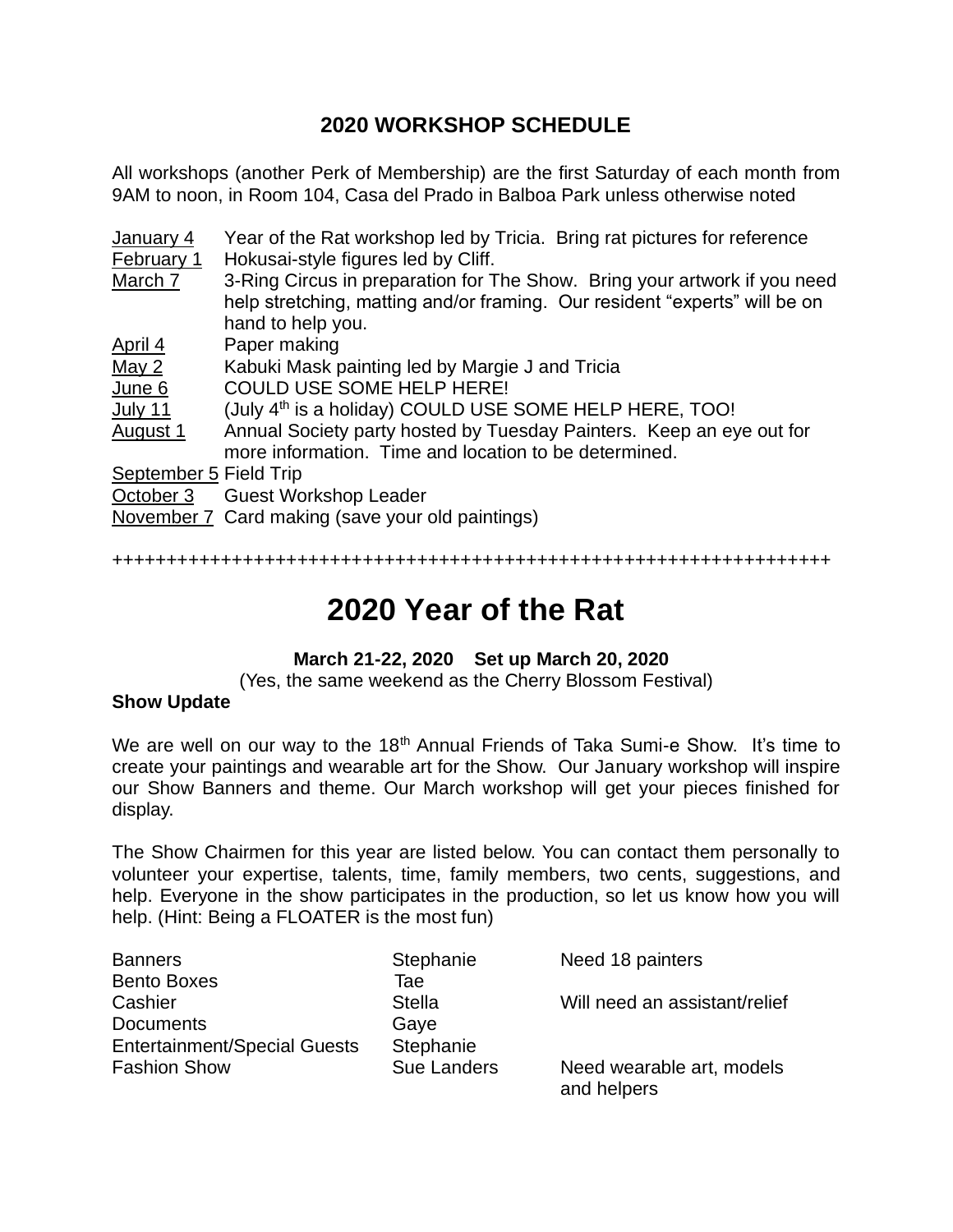| <b>Heavy Lifters</b>          | <b>Cliff</b>           | Several                                                                    |
|-------------------------------|------------------------|----------------------------------------------------------------------------|
| Ikibana                       | Edna, Tae              |                                                                            |
| Kitchen                       |                        | If potluck, everyone helps                                                 |
| Photography                   | Joe Cross              | One or two helpers                                                         |
| <b>Publicity</b>              | Joan Rasp              |                                                                            |
| <b>Class Promotion</b>        |                        | Someone for each class?                                                    |
| Narrator/MC                   | <b>Julie and Sarah</b> |                                                                            |
| Raffle /Door Prizes           | Margie                 | Donations for raffle                                                       |
| Reception                     | <b>Nina</b>            | At least 8 each day                                                        |
| Registrar                     | Gaye                   |                                                                            |
| Security                      | Joe Cordova            | Everyone                                                                   |
| Sound System                  | Stephanie              |                                                                            |
| <b>Stage Demonstrations</b>   | Louise                 | Two helpers besides the<br>demonstrator                                    |
| <b>Student Demonstrations</b> | <b>Cliff</b>           | Lots of painters!                                                          |
| <b>Tea Ceremony</b>           |                        | Cynthia and Hiromi Maybe need two participants<br>(some training required) |
| <b>Tea House</b>              | Victor                 | Some help                                                                  |
| <b>Tea Table</b>              | Barbara S.             | Several each day                                                           |
| Wrapping                      | Sarah                  | One each day                                                               |
| Wearable Art Display          | Roz                    | Several on Friday at setup                                                 |

**Remember, you must have paid your dues before March if you want to participate in the show.**

I hope 18 of you will paint a panel (rat or mouse) for our Show Banners. These **banners MUST be returned to me by February 1st (Taka Meeting).**

If you can't come to the Taka Meetings, e-mail me or the Chairpersons you want to volunteer for. My email address is: [finmanhamster01@yahoo.com](mailto:finmanhamster01@yahoo.com)

++++++++++++++++++++++++++++++++++++++++++++++++++++++++++++++++++

# **2020 Show Meeting Agenda 18th Annual Year of the Rat/Mouse**

1. Check the **Chairman** list and let me know if in error. Please recommend a back -up person for you.

Let me know if you need a job description.

- 2. **Volunteer** to Chairmen.
- 3. Decisions: Entertainment Shakuhachi; Koto group, other? Food for us Potluck or catered? Need coordinator Class Promotion Need Coordinator
- 4. Budget: Supplies needed?

5. Dates March 20 set up March 21-22 Show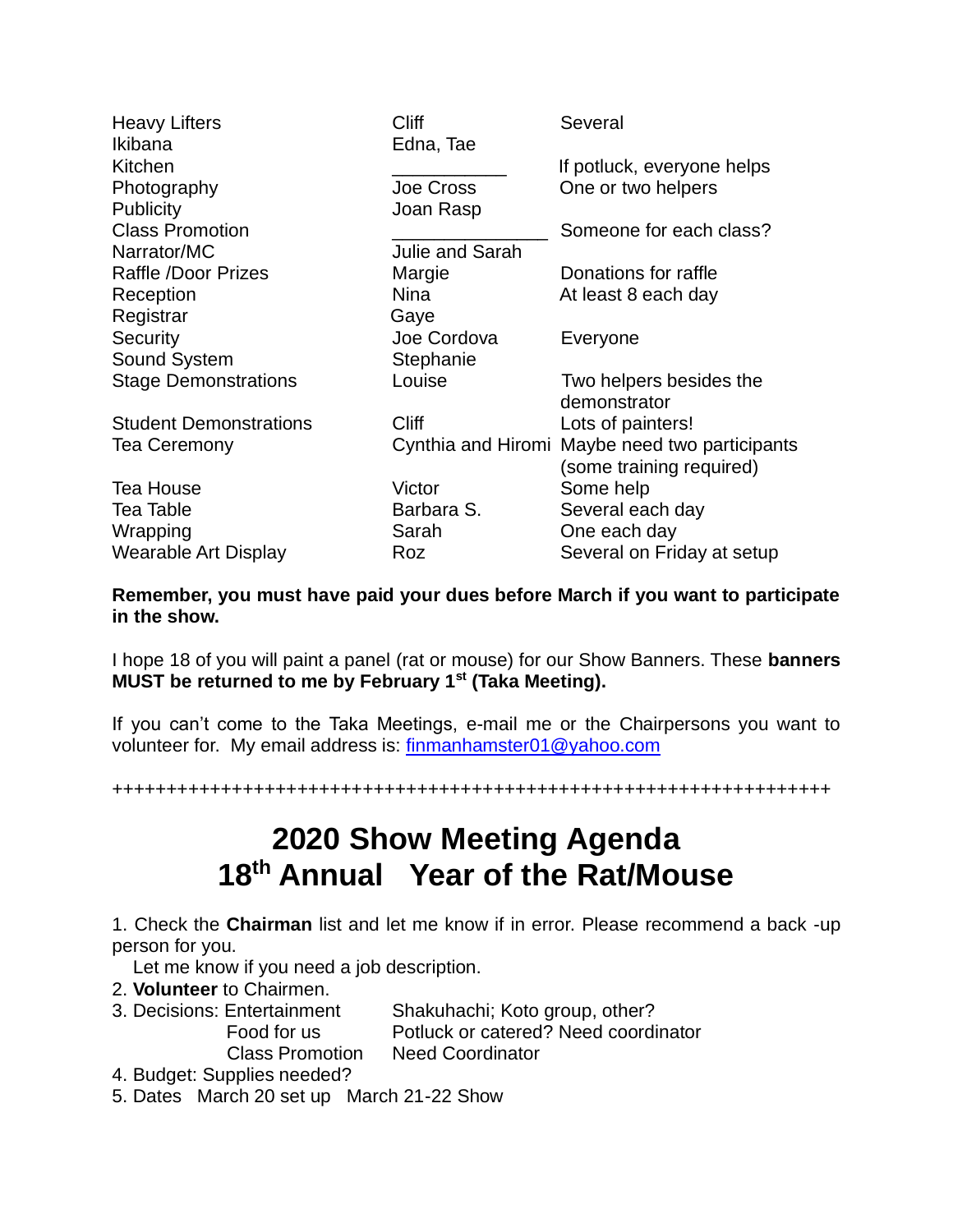|  | 6. Schedule: Saturday: Fashion Show                       |
|--|-----------------------------------------------------------|
|  | Koto Performance Masazumi Kai                             |
|  | <b>Painting Demonstration</b>                             |
|  | Sunday: Honored Guests                                    |
|  | Tea Ceremony: 1:00                                        |
|  | Shakuhachi & Koto Jonathon Crick                          |
|  | <b>Painting Demonstration</b>                             |
|  | 7. Painting the banners. Return by Feb. 1 <sup>st</sup> . |
|  |                                                           |

8. What else? Comments

++++++++++++++++++++++++++++++++++++++++++++++++++++++++++++++++++++++++

Below is a list from Teri (our Membership Coordinator) of those folks who have been members in the past and who have not renewed for the 2020 Society Year. If you see your name here and wish to renew, a Membership Form is included in this month's email. Please complete it and send it to Teri ASAP! If you feel you have already sent in your membership and we have an error in our records, or if you no longer wish to participate, please contact Teri at [sakurateri@yahoo.com.](mailto:sakurateri@yahoo.com) *A reminder*: If you wish to participate in the annual exhibition, membership deadline is March 1, 2020. You will be deleted from the e-correspondence list after March 31, 2020.

| <b>Steve</b> | Allman           | Christina       | <b>Matchett</b> | Vivian           | Rohrl         |
|--------------|------------------|-----------------|-----------------|------------------|---------------|
| Dennis       | <b>Bates</b>     | Cindy           | Morgan          | Kathleen         | Romero        |
| Pam          | <b>Bauer</b>     | Denisa          | Morgan          | Julia Kazan Roth |               |
| Alnita       | <b>Blackmon</b>  | Ruth            | Navarro         | Carol Ann Ruark  |               |
| Soon         | Chu              | Le              | Nguyen-Vitelle  | Stephen          | Smith         |
| So Lai       | Cummins          | Teresa          | Norton          | Kaori            | Sokoloff      |
| <b>Doris</b> | <b>Dickinson</b> | Patricia        | Oyeshiku        | Karen            | <b>Straus</b> |
| Virginia     | Hinkle           | <b>Naoko</b>    | Ozaki           | <b>Noonie</b>    | Thibodeau     |
| Debra        | Hirschy          | Laura           | Pasternack      | Elizabeth        | Warner        |
| Sue          | Landers          | Don             | <b>Phillips</b> | Saundra          | Wennhold      |
| Marlene      | Leet             | Joan            | Rasp            | Sue              | Z. Gold       |
| Iris         | Lowe             | <b>Michelle</b> | Regan           |                  |               |

#### +++++++++++++++++++++++++++++++++++++++++++++++++++++++++++++++++

### **Minutes of the November 2, 2019 Meeting**

The meeting was called to order at 11:47 am by President, Alice Rogow.

The Minutes of the October 5, 2019 were approved, with the correction that the meeting was conducted by Treasurer, Stella Ting.

The Treasurer's Report was presented and accepted.